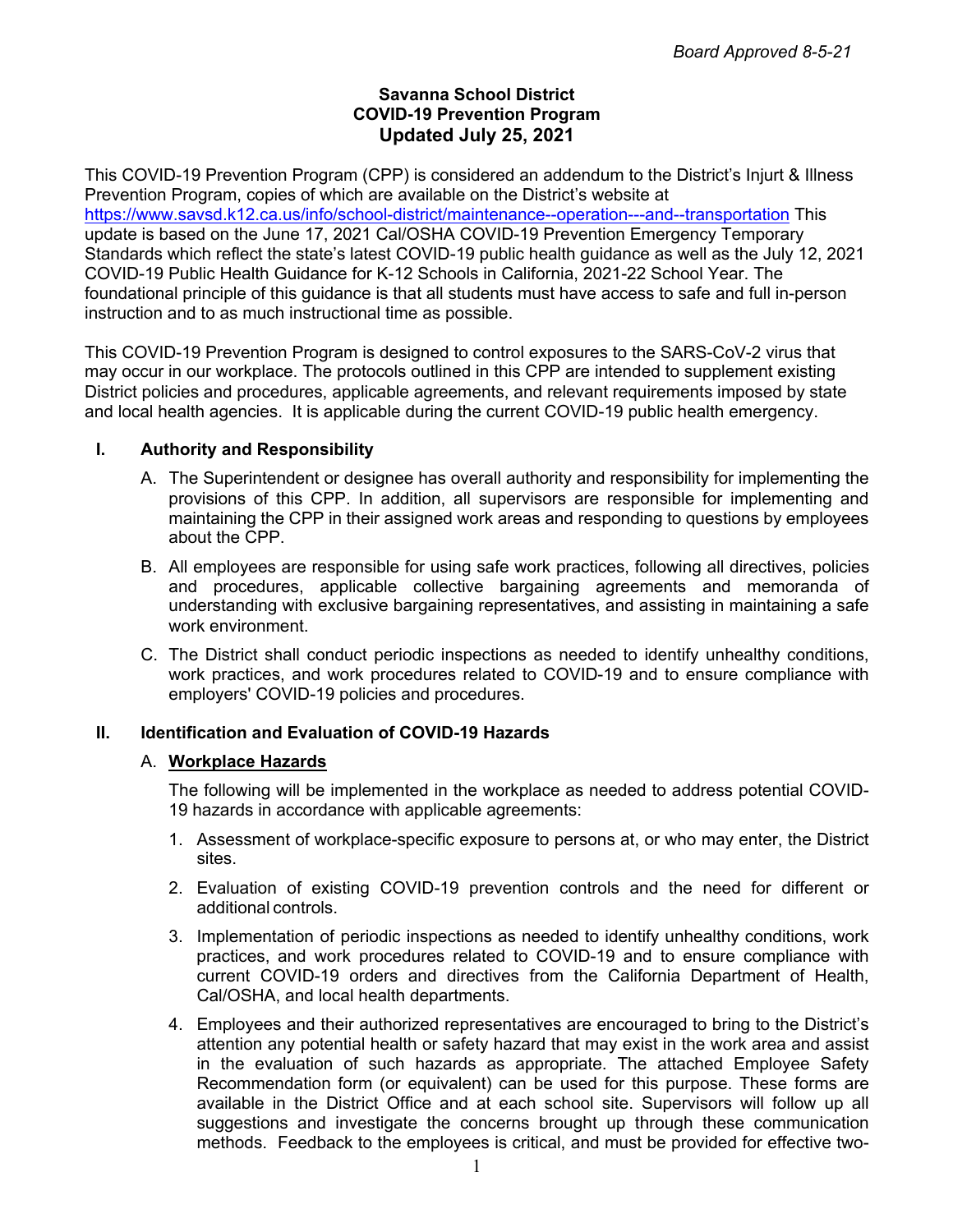wayc ommunication. The District will pursue readily understandable health and safety communications for all affected employees.

## B. **Employee Self-Screening**

1. All students, employees, and visitors should perform daily health checks to ensure no COVID-19 symptoms exist prior to entering school. Staff and students with any symptom consistent with COVID-19 or who have had close contact with a person with COVID-19 should be sent home or sent to an isolation area on site pending travel home.

## **III. Control of COVID-19 Hazards**

The District will implement reasonable guidelines to mitigate employee exposure to the coronavirus in the workplace as follows:

## A. **Mask Mandate (Face Coverings)**

- 1. Masks are optional outdoors for all students and staff in school settings. This includes ingress, egress, recess, lunch, P.E., and other outdoor activities.
- 2. All students are required to wear masks indoors unless exempt. Adults in school settings, regardless of vaccination status, are required to wear masks when sharing indoor spaces with students.
- 3. Outside the presence of students, unvaccinated adults must still wear masks indoors per the revised Cal/OSHA Emergency Temporary Standards, unless alone in a classroom or office.
- 4. Only fully vaccinated adults who are not in the presence of students may avoid wearing a mask indoors, subject to completion of an affidavit attesting to being fully vaccinated.
- 5. *For employees*, rules applicable to fully vaccinated adults including those allowing vaccinated adults to avoid wearing a mask when indoors while outside the presence of students — will apply only when the "employer has documented that the person received, at least 14 days prior, … COVID-19 vaccine." (California Code of Regulations, Title 8, Section 3205(b)(9).) Employees may self-attest to their vaccination status.
- 6. *For non-employees* who wish to avoid wearing a mask when indoors while not in the presence of students, the CDPH guidance allows the District to implement vaccine verification.
- 7. Persons exempted from wearing a mask due to a medical condition must wear a nonrestrictive alternative, such as a face shield with a drape on the bottom edge, provided the condition permits it. In limited situations where a face covering cannot be used for pedagogical or developmental reasons (e.g., communicating or assisting young children with special needs), a face shield with a drape can be used instead of a face covering while in the classroom, as long as the wearer maintains physical distance from others.
- 8. For employees who are not fully vaccinated, face coverings shall be worn when indoors or in District vehicles

### B. **Engineering Controls**

- 1. Ventilation should be optimized as per CDPH Guidelines.
- 2. Public health officials indicate that proper ventilation is necessary to minimize the transmission and infection from COVID-19 especially for individuals in a closed space for extended periods of time by reducing the airborne concentration of the virus and thus the risk of transmission and infection of COVID-19 through the air.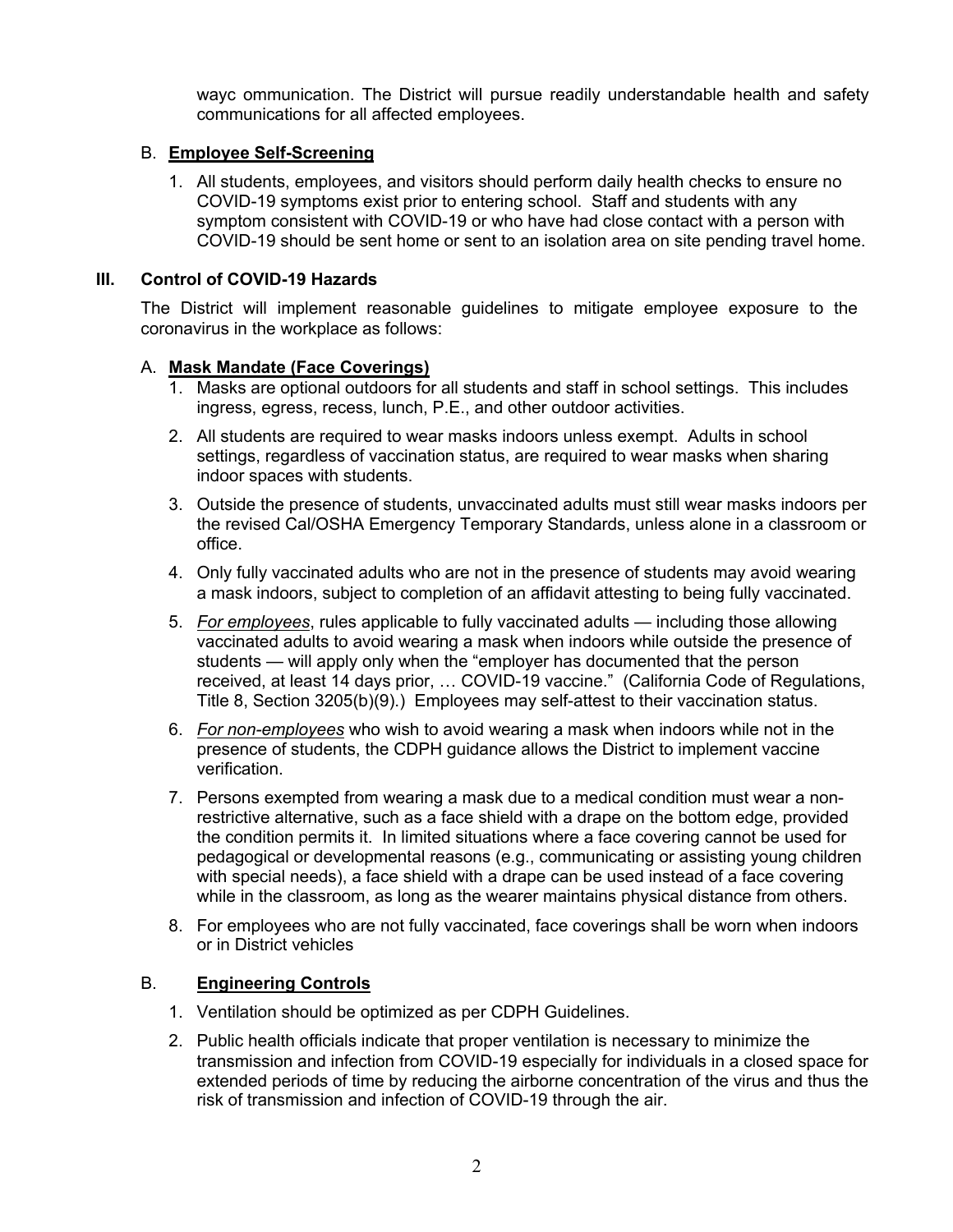- 3. The District shall ensure that all HVAC systems will operate consistent with CDPH guidelines. As per Cal/OSHA guidelines, the highest level of filtration efficiency compatible with the existing ventilation system shall be utilized.
- 4. District shall ensure air filters are changed quarterly.

## C. **Cleaning and Disinfecting**

1. The District shall ensure that all classrooms, restrooms, and workspaces are cleaned and disinfected regularly. Disinfecting includes providing disinfecting products that are EPA approved for use against the virus that causes COVID-19 and follows the manufacturer's instructions for all cleaning and disinfection products (for example, safety requirements, PPE, concentration, and contact time). If a facility has had a sick person with COVID-19 within the last 24 hours, clean AND disinfect the spaces occupied by that person during that time.

## D. **Hand Sanitizing**

- 1. Teach and reinforce washing hands, avoiding contact with one's eyes, nose, and mouth, and covering coughs and sneezes among students and staff.
- 2. Promote hand washing throughout the day, especially before and after eating, after using the toilet, and after handling garbage, or removing gloves.
- 3. Ensure adequate supplies to support healthy hygiene behaviors, including soap, tissues, no-touch trash cans, face coverings, and hand sanitizer

## **IV. Investigating and Responding to COVID-19 Cases**

## A. **Investigation Procedures**

- 1. The District will implement effective procedures to investigate COVID-19 cases in the workplace, including seeking information from employees regarding COVID-19 cases and close contacts, COVID-19 test results, and onset of COVID-19 symptoms, and identifying and recording COVID-19 cases.
- 2. Where there has been a COVID-19 case at a District worksite, and in the event there is a COVID-19 outbreak and/or a major outbreak, the District will take the following actions:
	- (a) Determine the day and time the COVID-19 case was last present and, to the extent possible, the date of the positive COVID-19 test(s) and/or diagnosis, and the date the COVID-19 case first had one or more COVID-19 symptoms, if any were experienced.
	- (b) Determine who may have had a close contact.
	- (c) Give notice of the potential COVID-19 exposure, within one business day, in a way that does not reveal any personal identifying information of the COVID-19 case, to all employees who may have had COVID-19 exposure and their authorized representatives, and independent contractors and other employers present at the workplace during the high-risk exposure period.
	- (d) Make COVID-19 testing available at no cost, during paid time to all employees who had a close contact in the workplace and provide them with the information on benefits with the following exceptions:
		- 1. Employees who were fully vaccinated before the close contact and do not have COVID-19 symptoms.
		- 2. COVID-19 cases who returned to work and have remained free of COVID-19 symptoms, for 90 days after the initial onset of COVID-19 symptoms or, for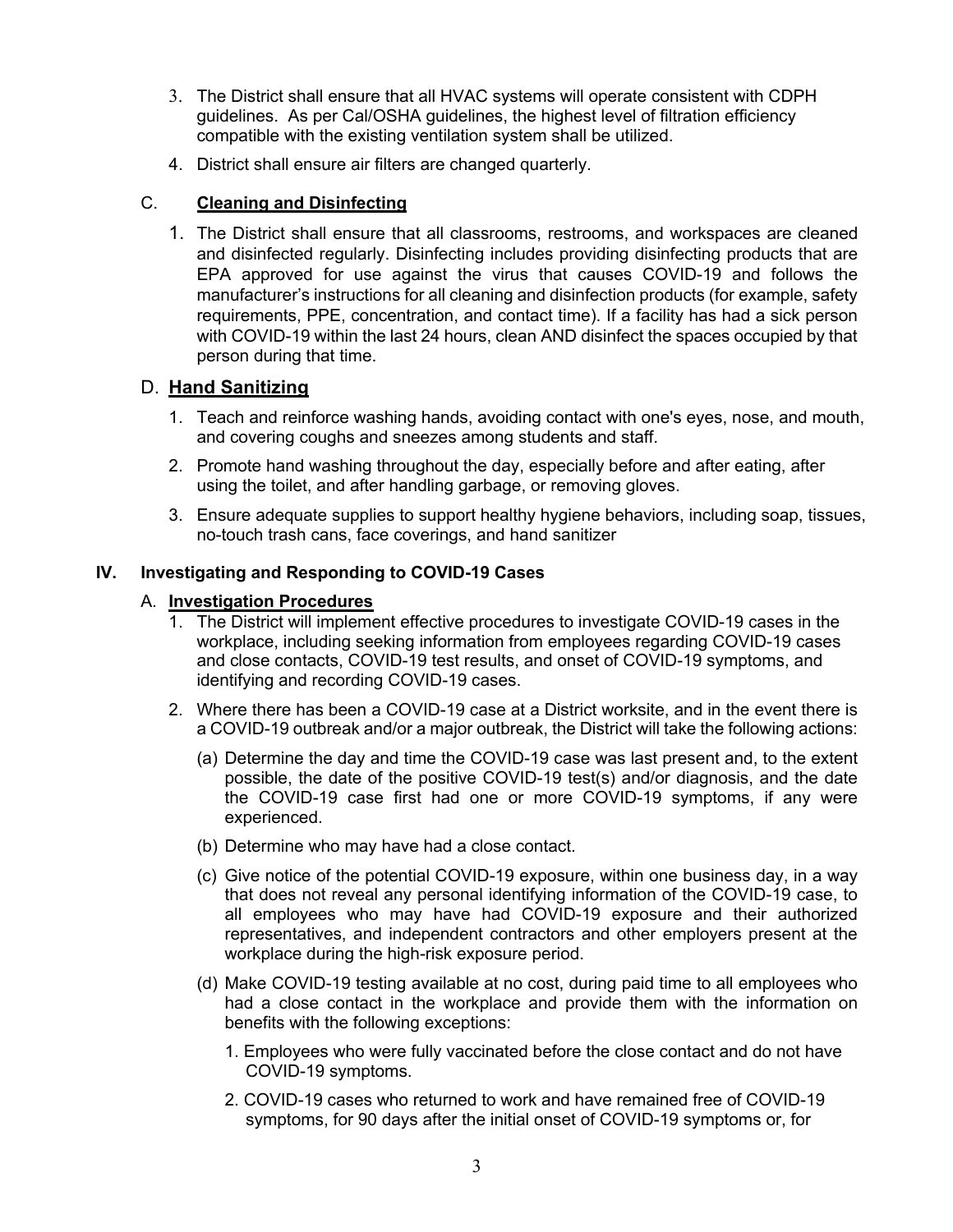COVID-19 cases who never developed symptoms, for 90 days after the first positive test.

(e) Investigate whether workplace conditions could have contributed to the risk of COVID-19 exposure and what could be done to reduce exposure to COVID-19 hazards.

### B. **Case reporting, contact tracing, investigation and quarantine**

- 1. Per AB 86 (2021) and California Code Title 17, section 2500, schools are required to report COVID-19 cases to the local public health department.
- 2. The local health department will assist with contact tracing and investigation.
- 3. When both parties were wearing a mask in the indoor classroom setting, unvaccinated students who are close contacts (more than 15 minutes over a 24-hour period within 0-6 feet indoors) may undergo a modified 10-day quarantine as follows. They may continue to attend school for in-person instruction if they:

i. Are asymptomatic;

ii. Continue to appropriately mask, as required;

- iii. Undergo at least twice weekly testing during the 10-day quarantine; and
- 4. Quarantine recommendations for: unvaccinated close contacts who were not wearing masks or for whom the infected individual was not wearing a mask during the indoor exposure.
	- a. For these contacts, those who remain asymptomatic, meaning they have NOT had any symptoms, may discontinue self-quarantine under the following conditions:
		- i. Quarantine can end after Day 10 from the date of last exposure without testing; OR
		- ii. Quarantine can end after Day 7 if a diagnostic specimen is collected after Day 5 from the date of last exposure and tests negative.
	- b. To discontinue quarantine before 14 days following last known exposure, asymptomatic close contacts must:
		- i. Continue daily self-monitoring for symptoms through Day 14 from last known exposure; AND
		- ii. Follow all recommended non-pharmaceutical interventions (e.g., wearing a mask when around others, hand washing, avoiding crowds) through Day 14 from last known exposure.
	- b. If any symptoms develop during this 14-day period, the exposed person must immediately isolate, get tested and contact their healthcare provider with any questions regarding their care.

### C. **Confidentiality of Investigation**

- 1. All personal identifying information of COVID-19 cases or symptoms will be kept confidential. All COVID-19 testing or related medical services provided by the District will be provided in a manner that ensures the confidentiality of employees, with the exception of unredacted information on COVID-19 cases that will be provided immediately upon request to the local health department, CDPH, Cal/OSHA, the National Institute for Occupational Safety and Health (NIOSH), or as otherwise required by law.
- 2. All employees' medical records will also be kept confidential and not disclosed or reported without the employee's express written consent to any person within or outside the workplace, with the following exceptions: (1) Unredacted medical records provided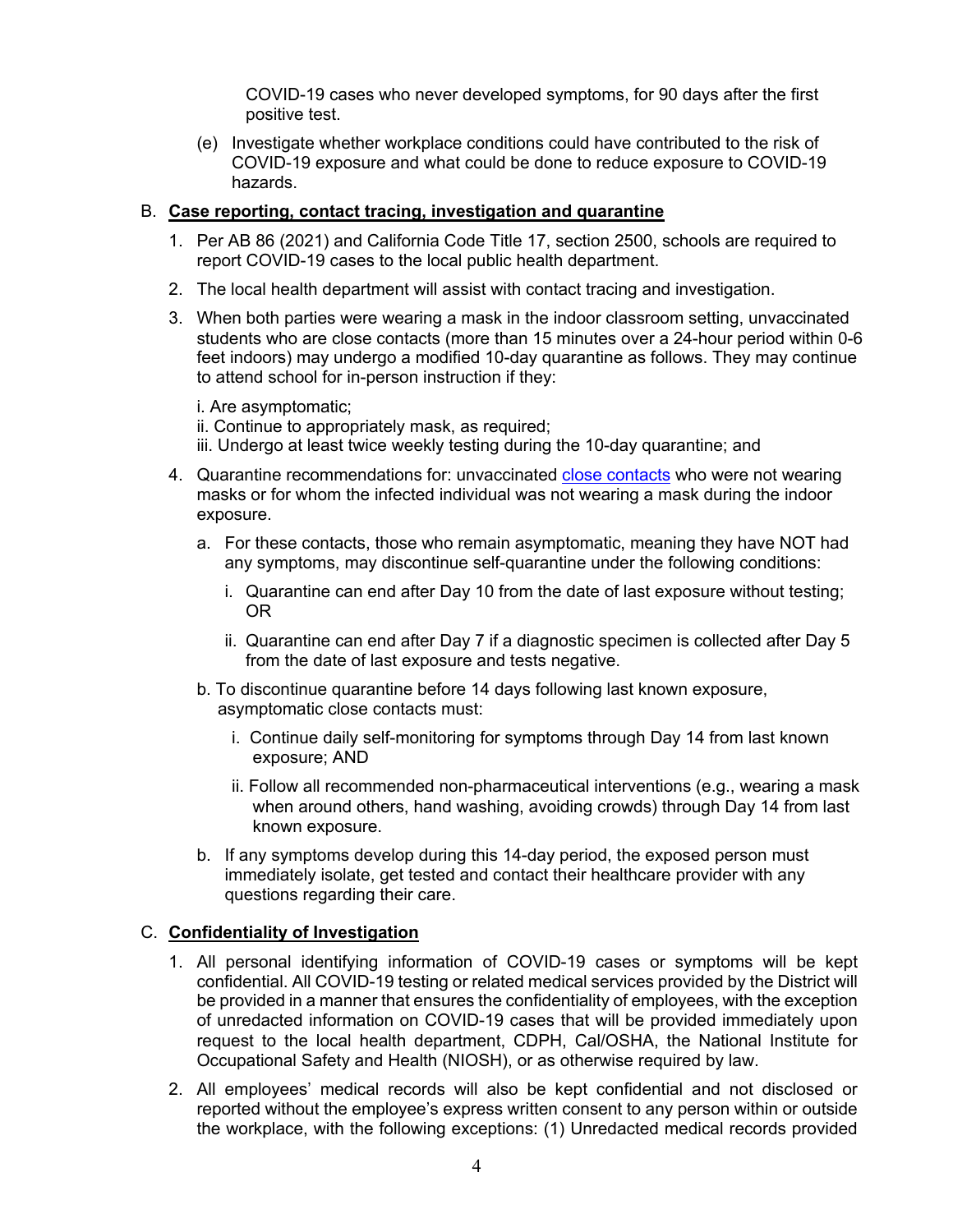to the local health department, CDPH, Cal/OSHA, NIOSH, or as otherwise required by law immediately upon request; and (2) Records that do not contain individually identifiable medical information or from which individually identifiable medical information has been removed.

## **V. System for Communicating**

- A. The District will implement a communication system with employees on matters relating to COVID-19 mitigation and response to ensure employees' safety in the workplace. This will include a clear and concise exchange of information between the District and employees by providing a single point of contact for supervisors.
- B. District employees will be encouraged to freely communicate with their supervisors concerning COVID-19 symptoms, possible COVID-19 exposures, possible COVID-19 workplace concerns and hazards, and suggestions for correction of potential hazards without fear of reprisal.
- C. District employees will be asked to report to their immediate supervisor concerns regarding COVID-19 mitigation practices or possible COVID-19 exposure in the workplace without fear of reprisal.
- D. Supervisors who, after assessing the concern, determine that additional guidance or assistance is required shall contact the Executive Assistant to the Superintendent who will triage the report and notify essential personnel for an appropriate response.
- E. Employees with a disability, medical or other condition that places them at increased risk of severe COVID-19 illness and an accommodation is needed, will be encouraged to report it to their supervisor without fear of reprisal. The District will engage in the interactive process by evaluating the request and determining, with input from the employee and their health care provider, whether the employee can be accommodated and what reasonable accommodations will be offered.

### **VI. Training and Instruction**

A. The District will offer training and instruction that includes:

- 1. Providing information on policies and procedures on COVID-19 hazards impacting employees.
- 2. Providing information concerning the contagious nature of COVID-19 including:
	- (a) COVID-19 is an infectious disease that can be spread through the air.
	- (b) COVID-19 may be transmitted when a person touches a contaminated object and then touches their eyes, nose, or mouth.
	- (c) An infectious person may have no symptoms.
- 3. Employees will have access to any benefits available under legally mandated sick and vaccination leave, and, if applicable, workers' compensation law.
- 4. Employees who are not fully vaccinated may request a respirator for voluntary use; employees requesting use of a respirator will be provided with training on its use.
- 5. Implement any other control measures as required by Cal/OSHA.

### **VII. Food service recommendations**

- 1. Arrange for eating outdoors as much as feasible.
- 2. Clean frequently touched surfaces. Surfaces that come in contact with food should be washed, rinsed, and sanitized before and after meals.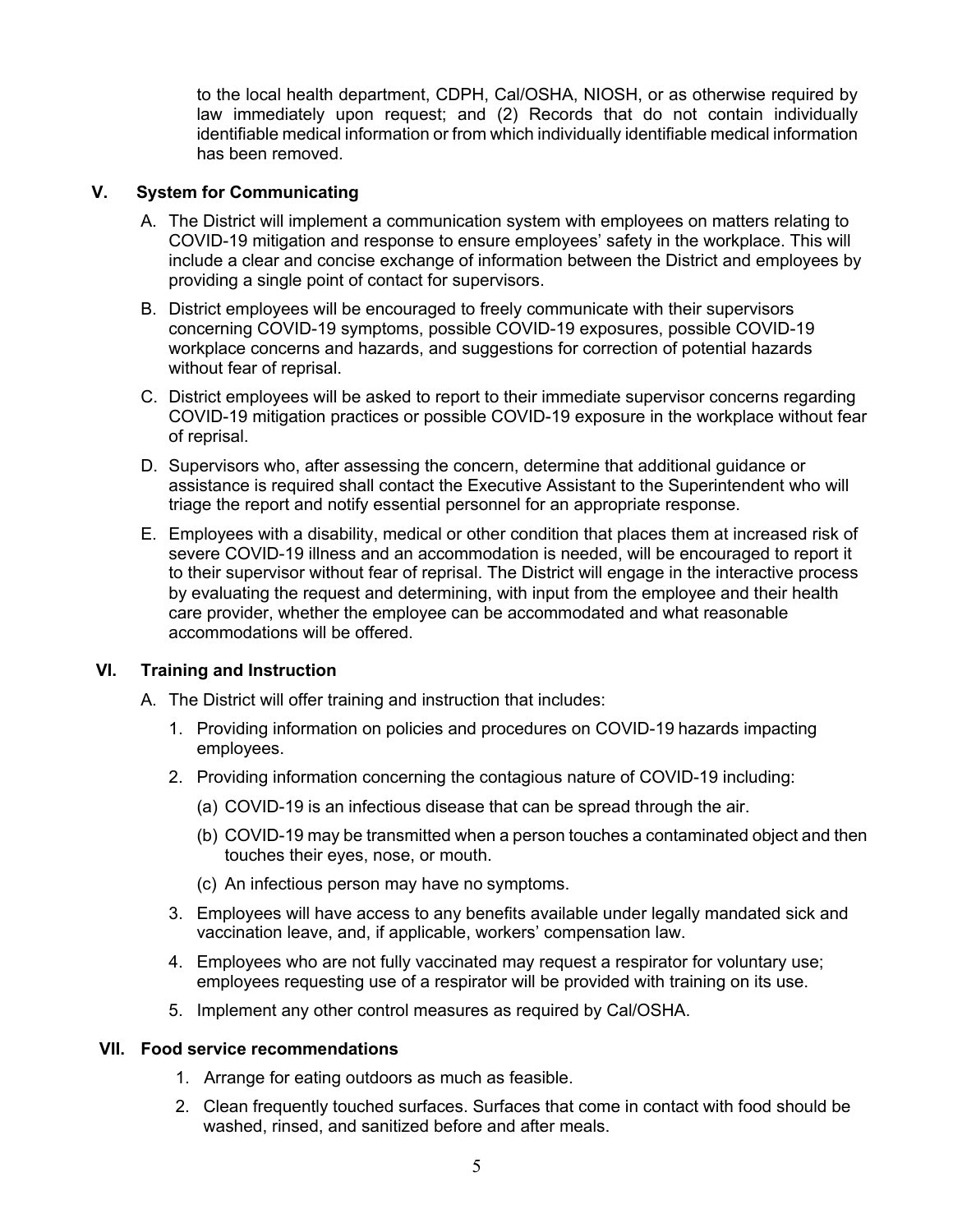3. Given very low risk of transmission from surfaces and shared objects, there is no need to limit food service approaches to single use items and packaged meals.

### **VIII. Vaccination**

COVID-19 vaccination is strongly recommended for all eligible people in California, including teachers, staff, students, and adults sharing homes with these members of our school communities. Vaccination is effective at preventing COVID-19, protecting against both transmission and serious illness or death.

### **IX. COVID-19 Safety Planning Transparency Recommendations**

In order to build trust in the school community and support successful return to school, it is a best practice to provide transparency to the school community regarding the school's safety plans. Savanna School District shall post a safety plan, communicating the safety measures in place for 2021-22, on the District website. It will be reviewed at least every six months for possible revisions.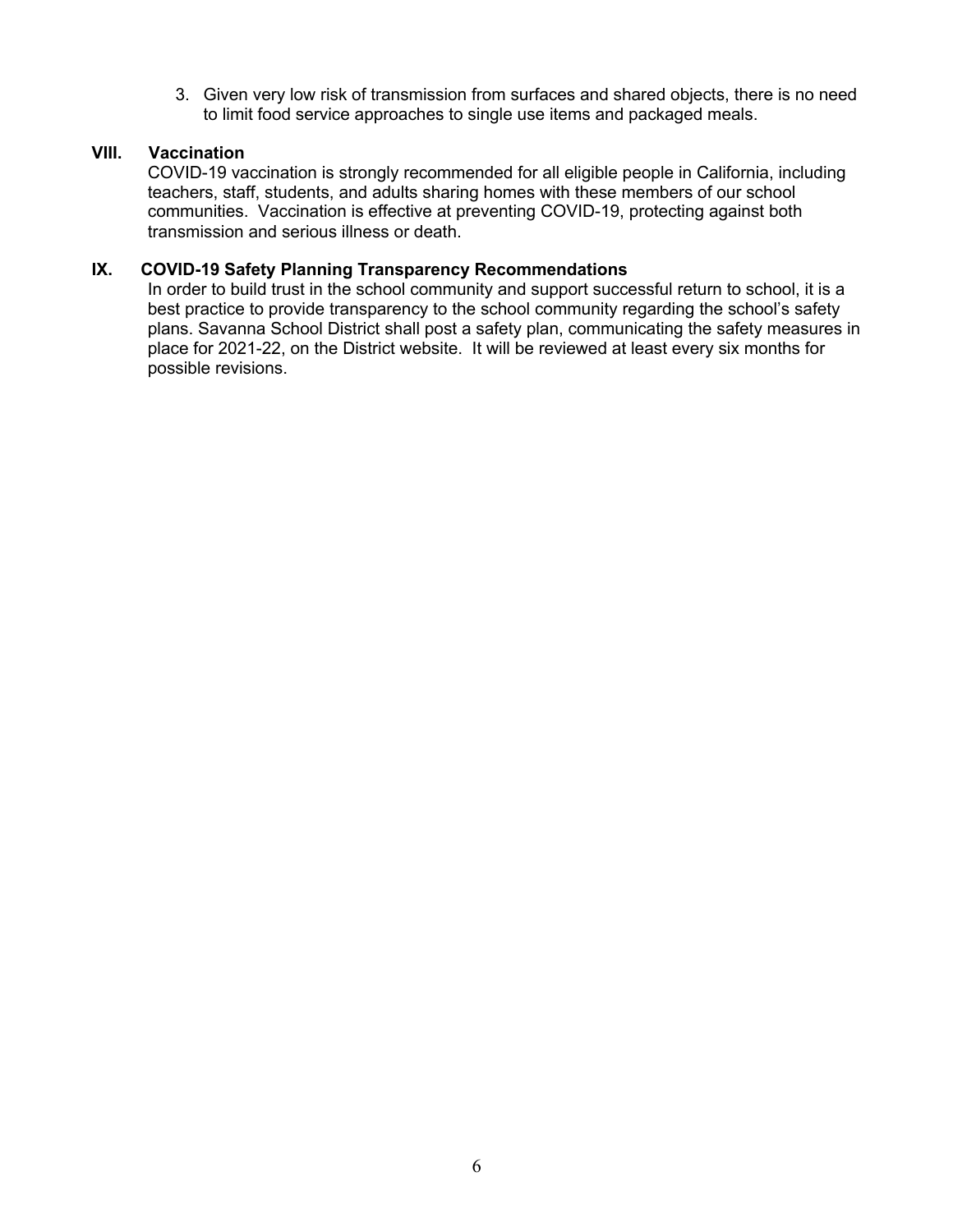# **ATTACHMENT A**

# **EMPLOYEE HAZARD IDENTIFICATION AND SAFETY RECOMMENDATION FORM**